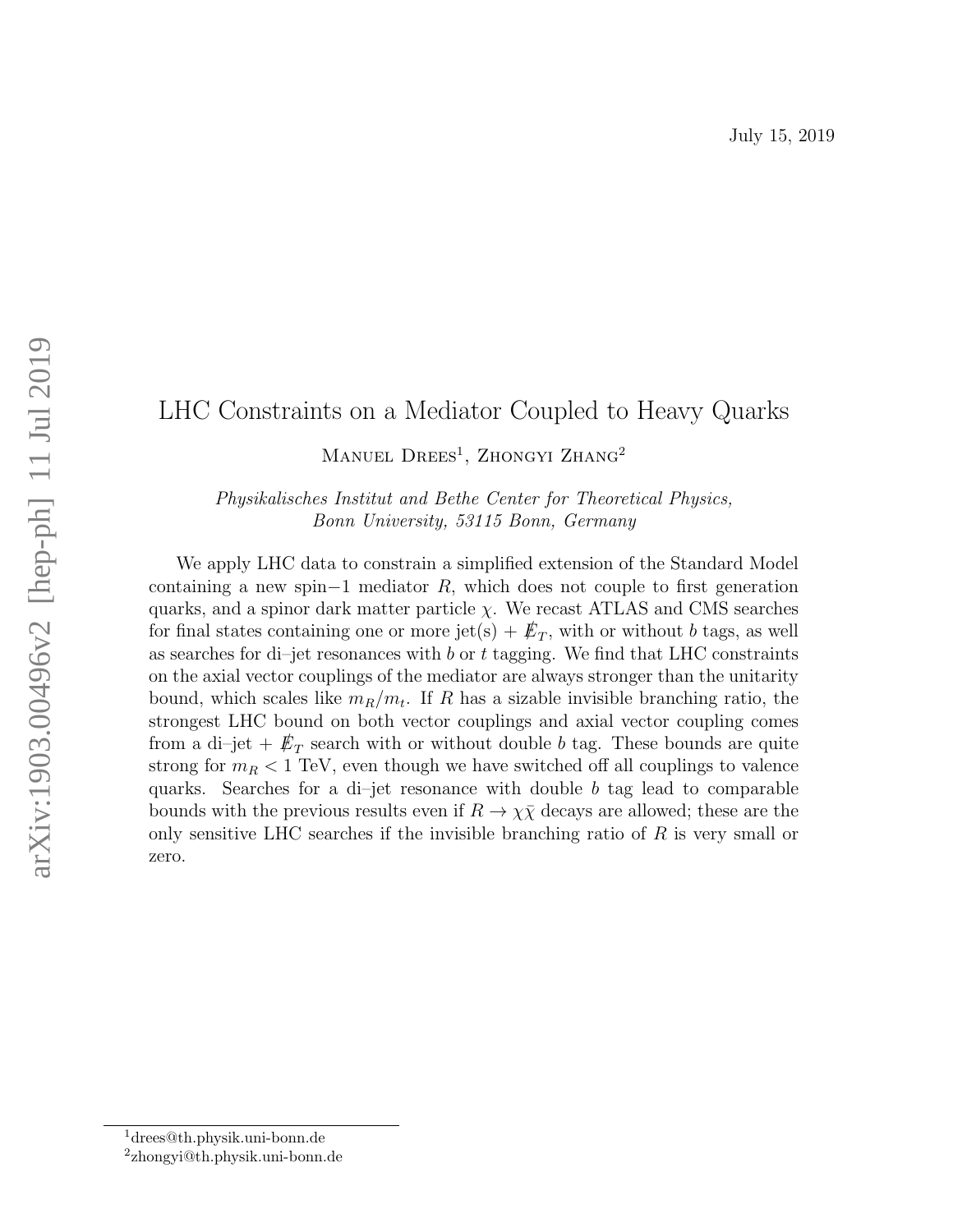# 1 Introduction

Simplified models of particle dark matter often need a mediator coupling the dark matter particle  $\chi$  to some particles in the Standard Model (SM). Models where the mediator couples to both quarks and leptons are strongly constrained by LHC searches for  $\ell^+\ell^-$  resonances, where  $\ell$  stands for a charged lepton [\[1–](#page-11-0)[4\]](#page-11-1). This motivates the investigation of "leptophobic" models, where the mediator does not couple to leptons. In case of a spin–1 mediator  $R$ , universal couplings to all quarks are often assumed. If  $R$  has a sizable branching ratio into invisible final states, which is generally true if  $m_R > 2m_\chi$ , the allowed vector and axial vector couplings are then strongly constrained by mono–jet searches [\[5,](#page-11-2)6] unless  $m_R$  is well above 1 TeV. For mediator mass between 1 and 2.5 TeV, searches for di–jet resonances [\[7,](#page-12-0)[8\]](#page-12-1) perform even better. Additionally, the constraints from spin–dependent and spin–independent interactions in direct detection experiments imposes strong constraints on couplings to first generation quarks [\[9\]](#page-12-2); these bounds scale like  $m_R$ .

In our previous study [\[10\]](#page-12-3), which applies LEP data to probe the low  $m_R$  region, we therefore switched off all couplings to first generation quarks and axial vector couplings to second generation quarks in order to avoid an excess in direct Dark Matter detection experiments. At tree level, axial vector couplings lead to spin–dependent contributions to the scattering cross section, which also receive a sizable contribution from strange quarks, whereas vector couplings lead to spin–independent contributions which only probe u and d quarks in the nucleon [\[11\]](#page-12-4). In our model the scattering on nuclei can therefore only proceed via loop diagrams, and should thus be strongly suppressed.[∗](#page-1-0) Moreover, the non–zero couplings to other quarks are still available to generate a sizable annihilation rate to explain the observed dark matter relic density through thermal freeze–out. By switching off couplings to first generation quarks, and hence to all valence quarks, we greatly reduce the cross sections for pp scattering processes with an R boson in the intermediate or final state. The published bounds from the LHC experiments, which assume equal couplings of  $R$  to all quarks, are therefore no longer valid.

The goal of this article is to estimate the LHC constraints on this model. We showed in ref. [\[10\]](#page-12-3) that LEP data impose strong constraints only for  $m_R < 10 \text{ GeV}$ , and become entirely insensitive for  $m_R > 70$  GeV. Here we therefore focus on scenarios with  $m_R \ge 10$  GeV. The relevant searches we exploit are similar to those that constrain scenarios with flavor–universal couplings of R: mono–jet +  $\not{E}_T$  searches, di–jet +  $\not{E}_T$  searches and di–jet resonance searches. By switching off couplings to light quarks, we increase the branching ratio for  $R \to b\bar{b}$  or  $t\bar{t}$ decays. Since in background events most jets originate from light quarks or gluons, b or t tagging can increase the signal to background ratio even for flavor–universal couplings of  $R$ , and should be even more helpful in our case.

The reminder of this article is organized as follows. In Sec. [2,](#page-2-0) we briefly describe the Lagrangian of the simplified model containing a leptophobic mediator, which does not couple to first generation quarks. The application to the relevant LHC data is discussed in Sec. 3. The LEP result and the tightest unitarity condition from top quark are compared to the LHC exclusion limits we estimate. Finally, Sec. [4](#page-9-0) contains our summary and conclusions.

<span id="page-1-0"></span><sup>∗</sup>For purely vectorial interaction the effective Rgg vertex should vanish according to Furry's theorem; one will have to add a second  $R$  exchange or a third external gluon in order to obtain a non–vanishing contribution. In case of axial vector interaction the effective Rgg vertex seems to lead to a velocity–suppressed contribution to the cross section, so the dominant contribution probably again comes from yet higher orders.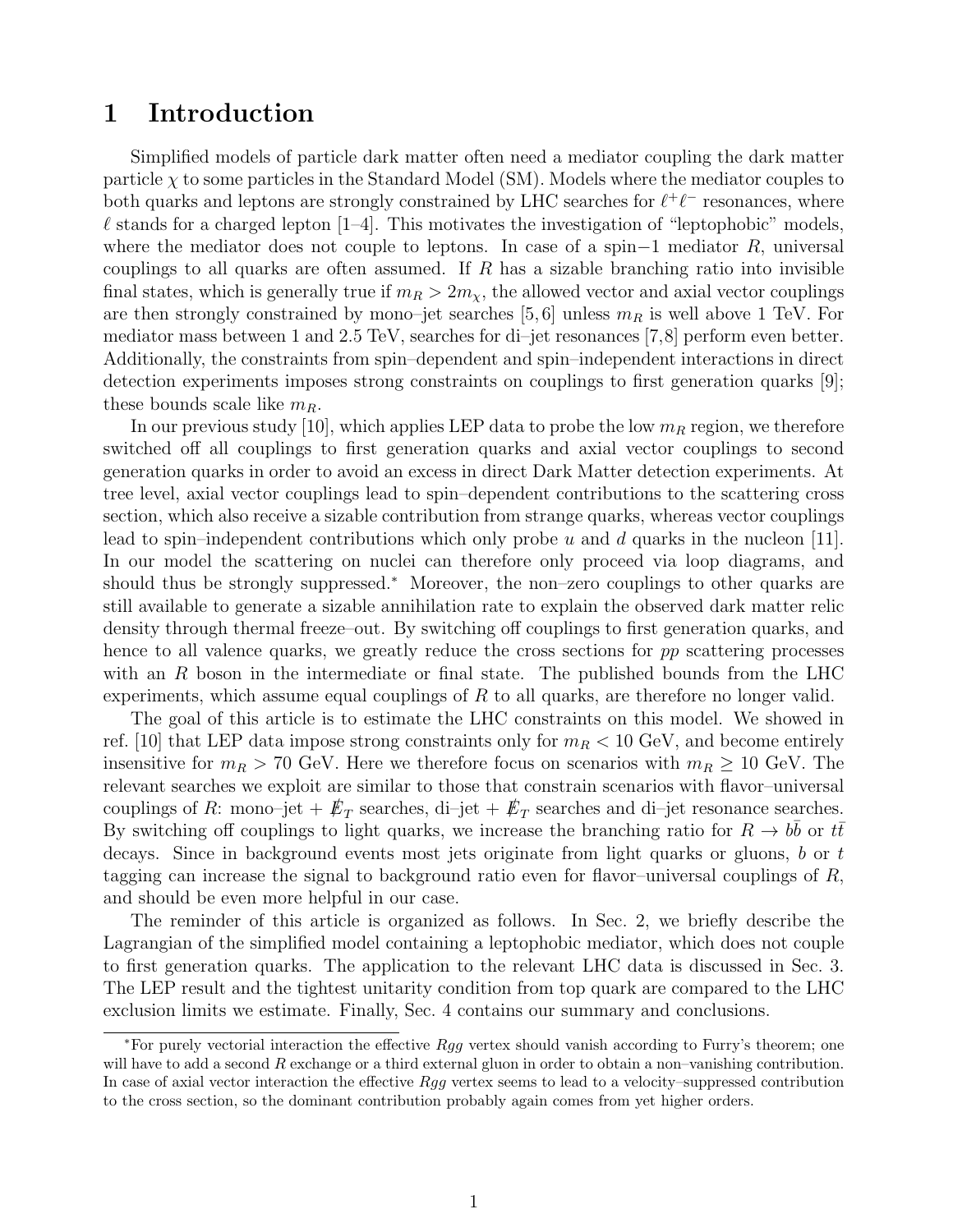# <span id="page-2-0"></span>2 The Simplified Model

### 2.1 Lagrangian and Free Parameters

A spinor dark sector particle (DSP) and a new spin−1 mediator connecting DSP to SM particles are introduced to extend the SM. Therefore the total Lagrangian is given by:

$$
\mathcal{L} = \mathcal{L}_{\text{SM}} + \mathcal{L}_{\text{DSP}} + \mathcal{L}_R + \mathcal{L}_I. \tag{1}
$$

Since we use MadGraph [\[12\]](#page-12-5) to generate the Monte Carlo Events, the kinetic terms in the Lagrangian follow the default convention in MadGraph. The mediator part of the Lagrangian is thus:

$$
\mathcal{L}_R = -\frac{1}{4} F^{\mu\nu} F_{\mu\nu} - \frac{1}{2} m_R^2 R^\mu R_\mu \,, \quad \text{with } F_{\mu\nu} \equiv \partial_\mu R_\nu - \partial_\nu R_\mu \,. \tag{2}
$$

In order to allow both vector and axial-vector couplings the DSP should be a Dirac fermion, because Majorana fermions cannot have a vector interaction. Again using MadGraph convention, the corresponding piece of the Lagrangian is

$$
\mathcal{L}_{\text{DSP}} = \bar{\chi}(i\partial \!\!\! / - m_{\chi})\chi. \tag{3}
$$

Finally, the interaction terms are

$$
\mathcal{L}_I = \sum_{q=s,c} g_q^V R_\mu \bar{q} \gamma^\mu q + \sum_{q=b,t} R_\mu \bar{q} \gamma^\mu \left( g_q^V - g_q^A \gamma^5 \right) q + R_\mu \bar{\chi} \gamma^\mu \left( g_\chi^V - g_\chi^A \gamma^5 \right) \chi \,. \tag{4}
$$

In this model DSPs can scatter off nucleons via  $R$  exchange. The corresponding spin– independent and spin–dependent cross sections are to leading order in perturbation theory [\[9\]](#page-12-2):

$$
\sigma_{n/p}^{\text{SD}} = a_{n/p}^2 \frac{3\mu_{n/p}^2}{\pi m_R^4}; \quad \sigma_{n/p}^{\text{SI}} = f_{n/p}^2 \frac{3\mu_{n/p}^2}{\pi m_R^4}; \quad \mu_{n/p} = \frac{m_\chi m_{n/p}}{m_\chi + m_{n/p}}.
$$
 (5)

The coefficients  $a_{n/p}$  and  $f_{n/p}$  depend on different combinations of couplings:

<span id="page-2-1"></span>
$$
f_p = g^V_\chi(2g^V_u + g^V_d); \quad f_n = g^V_\chi(g^V_u + 2g^V_d); \tag{6}
$$

and  $|13|$ 

<span id="page-2-2"></span>
$$
a_{n/p} = g_{\chi}^{A} \sum_{q=u,d,s} \Delta q^{(n/p)} g_{q}^{A} ;
$$
  
\n
$$
\Delta u^{(p)} = \Delta d^{(n)} = 0.84 \pm 0.02 ;
$$
  
\n
$$
\Delta u^{(n)} = \Delta d^{(p)} = -0.43 \pm 0.02 ;
$$
  
\n
$$
\Delta s^{(p)} = \Delta s^{(n)} = -0.09 \pm 0.02 .
$$
\n(7)

Eqs.[\(6\)](#page-2-1) show that setting  $g_{u,d}^V = 0$  suffices to make the leading order spin–independent cross sections on protons and neutrons vanish. On the other hand, eqs.[\(7\)](#page-2-2) show that  $g_{u,d,s}^A = 0$  is needed in order to "switch off" the leading order spin–dependent cross sections; weak  $SU(2)$ invariance then implies  $g_c^A = 0$  as well.

This leaves us with seven free parameters:  $g_{s,c}^V$ ,  $g_{b,t}^V$ ,  $g_{b,t}^A$ ,  $g_{\chi}^A$ ,  $g_{\chi}^V$ ,  $m_R$  and  $m_{\chi}$ . However, since R does not couple to leptons signals involving missing transverse energy  $\not{E}_T$  require a pair of DSPs in the final state. Since SM  $Z$  boson couple to all quarks, final states with an  $R$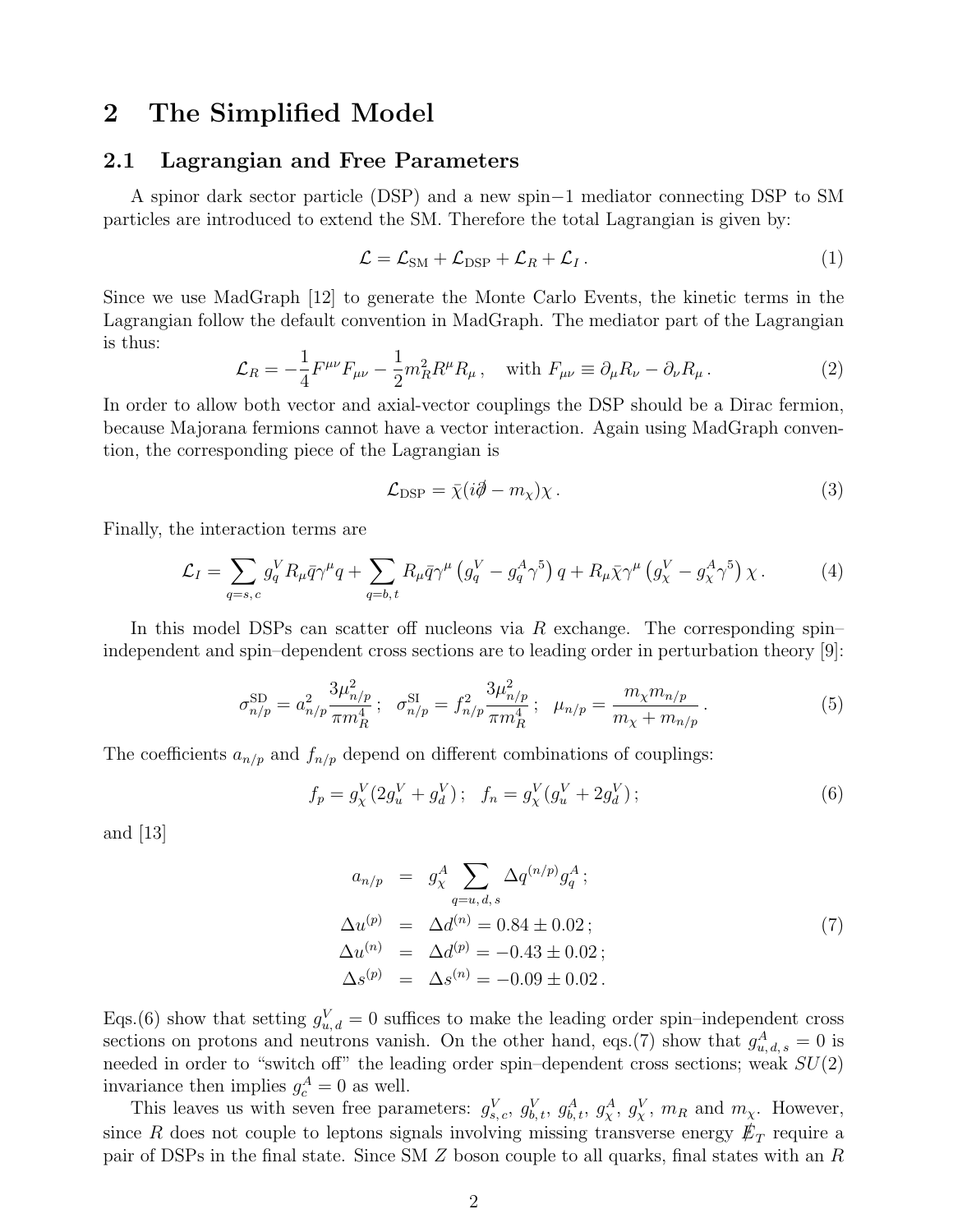boson replaced by an invisible decaying Z boson will always contribute to (and indeed often dominate) the background to these signals. Clearly the signal can only compete with this background from on–shell Z bosons if on–shell  $R \to \chi \bar{\chi}$  decays are possible. The relevant quantity is then the branching ratio for these decays, rather than the couplings  $g_{\chi}^V$  and  $g_{\chi}^A$ separately. Moreover, the DSP mass  $m<sub>x</sub>$  also affects the signal only through this branching ratio. This observation implies that replacing the Dirac DSP  $\chi$  by a complex scalar  $\phi$  is trivial, since again only the branching ratio for  $R \to \phi\phi$  decays is relevant in that model.

Turning to quark couplings, we assume all non–vanishing couplings to be equal. In case of axial vector couplings, this can again be motivated by  $SU(2)$  invariance. This would still allow different, non–vanishing second and third generation vector couplings, but we set them equal for simplicity. Note that the case  $g_s^V = g_c^V = 0$  would give very similar results as the scenario with non–vanishing axial vector couplings. The reason is that contributions to the relevant matrix elements from  $g_q^V$  and  $g_q^A$  differ only by terms of the order  $m_q/Q$ , where Q is the energy scale of the process. Since the parton distribution function for top quarks is still very small at the energies we are interested in, and top tagging turns out to be quite inefficient, the relevant quark is the b quark, and  $m_b/Q \ll 1$  for all cases of interest to us. The main difference between vector and axial vector couplings is therefore that in the former case couplings to second generation quarks are included, while these couplings vanish in the latter case.

Finally we are therefore left with four relevant free parameters:  $g_q^V$ ,  $g_q^A$ , Br $(R \to \chi \bar{\chi})$  and  $m_R$ . Since the parton distribution functions for second generation quarks in the proton are significantly larger than those for third generation (basically, b) quarks, for fixed size of the non–vanishing couplings we expect much smaller total cross sections for the case  $g_q^V = 0$ ,  $g_q^A \equiv$  $g_q$  than for the case  $g_q^A = 0$ ,  $g_q^V \equiv g_q$ . On the other hand, scenarios with  $g^V = 0$  should have higher efficiency for *b* tagging, which is required in some searches.

### 2.2 Perturbativity and Unitarity Conditions

We will use leading order tree–level diagrams in the simulation. Therefore, the relevant couplings should not be too big, so that the perturbation theory is reliable. We impose the simple perturbativity condition

$$
\Gamma_R < m_R \,,\tag{8}
$$

where  $\Gamma_R$  is the total decay width of the mediator. The partial width for  $R \to f\bar{f}$  decay, where  $f$  is some fermion, is:

$$
\Gamma(R \to f\bar{f}) = \frac{m_R N_C^f}{12\pi} \sqrt{1 - 4z_f} \left[ (g_f^V)^2 + (g_f^A)^2 + z_f \left( 2(g_f^V)^2 - 4(g_f^A)^2 \right) \right],\tag{9}
$$

where  $z_f \equiv m_f^2/m_R^2$  and  $N_C^f = 3$  (1) for  $f = q$  ( $f = \chi$ ). Since we use  $Br(R \to \chi \bar{\chi})$  as free parameter instead of  $m_{\chi}$  and  $g_{\chi}^{V,A}$ , the perturbativity condition can be written as

$$
\sum_{q} \sqrt{1 - 4z_q} \left[ (g_q^V)^2 + (g_q^A)^2 + z_q \left( 2(g_q^V)^2 - 4(g_q^A)^2 \right) \right] < 4\pi [1 - \text{Br}(R \to \chi \bar{\chi})] < 4\pi \,. \tag{10}
$$

In the next section, we will only discuss the mass range where the bounds for vector or axial vector couplings are smaller than 2; this satisfies the perturbativity condition.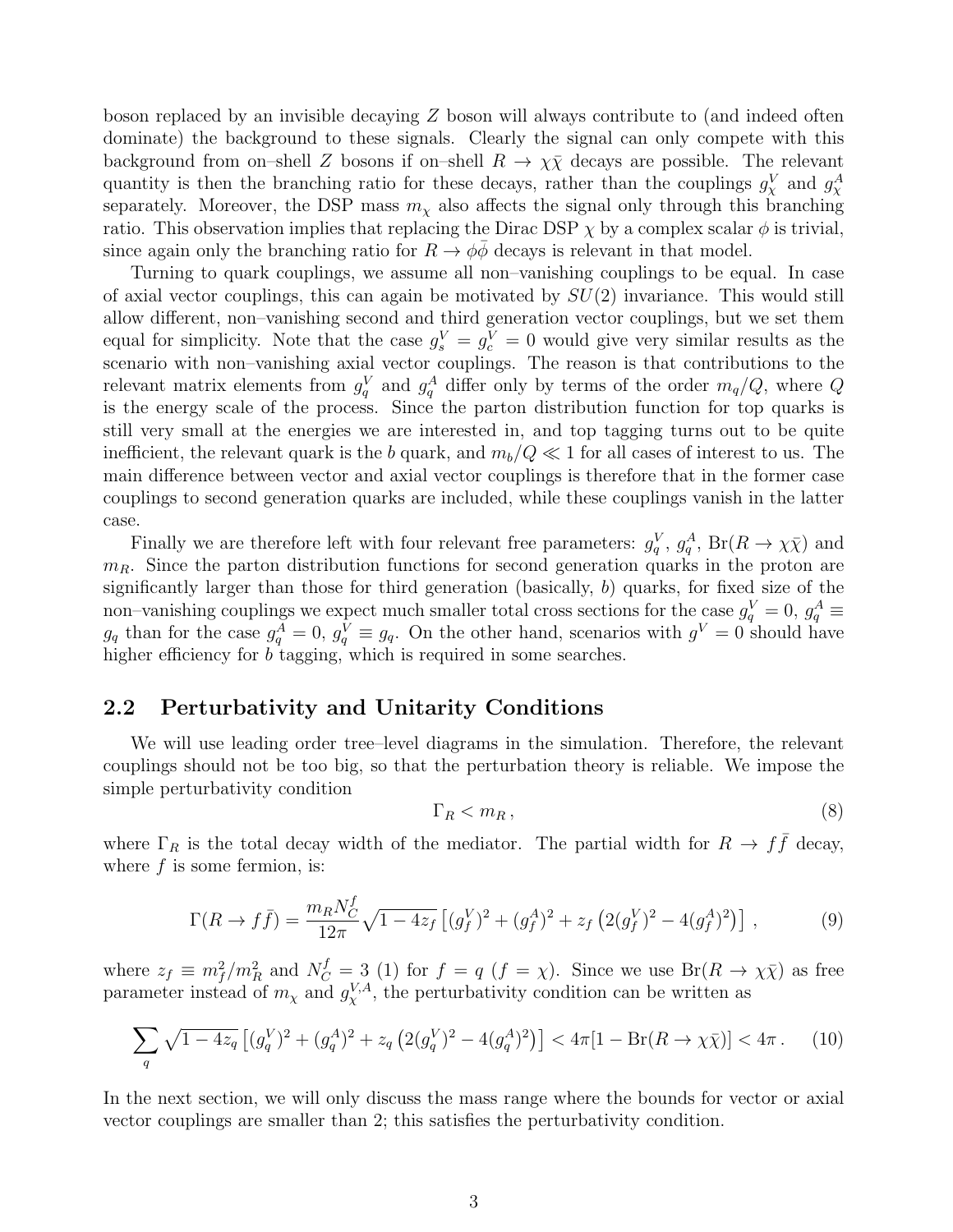Another important theoretical constraint on the parameters in the Lagrangian originates from demanding that unitarity in scattering amplitudes is preserved [\[14\]](#page-12-7). This constraints the axial vector couplings between the mediator and fermions:

$$
g_f^A \frac{m_f}{m_R} \leqslant \sqrt{\frac{\pi}{2}} \,. \tag{11}
$$

Due to the assumption of universal axial vector couplings to b and t quarks, the strongest constraint always comes from the much heavier top, and becomes quite strong for light mediator:

<span id="page-4-0"></span>
$$
g_q^A \leqslant \sqrt{\frac{\pi}{2}} \frac{m_R}{m_t} = \frac{m_R}{137.59 \text{ GeV}}.
$$
 (12)

For example, for  $m_R = 10$  GeV,  $g^A$  should be smaller than 0.08. In contrast, for  $m_R > 275$ GeV the unitarity constraint becomes weaker than the perturbativity condition.

# 3 Application to LHC Data

In this section, we recast various LHC searches to constrain the model introduced in section [2,](#page-2-0) including a mono–jet +  $\not{E}_T$  search [\[6\]](#page-11-3), multi–jet +  $\not{E}_T$  searches [\[15–](#page-12-8)[17\]](#page-12-9), a multi–jet +  $\not{E}_T$ searches with t tag [\[18\]](#page-12-10), a multi-jet +  $\not{E}_T$  search with double b tag [\[19\]](#page-12-11), and di-jet resonance searches with final state *b*–jets [\[20\]](#page-12-12) or *t*–jets [\[21\]](#page-12-13).

In order to simulate the events and recast the analysis, we use FeynRules [\[22\]](#page-13-0) to encode the model and generate an UFO file [\[23\]](#page-13-1) for the simulator, MadGraph [\[12\]](#page-12-5) to generate the parton level events, PYTHIA 8 [\[24\]](#page-13-2) for QCD showering and hadronization, DELPHES [\[25\]](#page-13-3) to simulate the ATLAS and CMS detectors, and CheckMATE  $[26, 27]$  $[26, 27]$  to reconstruct and b-tag jets, to calculate kinematic variables, and to apply cuts. We note that the toolkit CheckMATE uses a number of additional tools for phenomenology research [\[28–](#page-13-6)[38\]](#page-14-0).

Let us first discuss final states involving missing  $E_T$ . These are often categorized as "monojet +  $\not{E}_T$ " and "multi-jet +  $\not{E}_T$ " final states. However, the "mono-jet" searches also allow the presence of at least one additional jet. On the other hand, "multi–jet" searches do indeed require at least two jets in the final state. These signals thus overlap, but are not identical to each other.

As remarked in the Introduction, missing  $E_T$  in signal events always comes from invisibly decaying mediators,  $R \to \chi \bar{\chi}$ . Since multi-jet searches require at least two jets in the final state, we use MadGraph to generate parton–level events with a  $\chi \bar{\chi}$  pair plus one or two partons (quarks or gluons) in the final state. The former process only gets contributions from the left diagram in fig. [1](#page-5-0) plus its crossed versions, including the contribution from  $gq \to Rq$ . Note that  $R$  has to couple to the initial quark line in this case. We use parton distribution functions (PDFs) with five massless flavors; the mass of the corresponding quarks should be set to 0 in order to avoid the inconsistency with massless evolution equations (DGLAP equations). The b−quark PDF is nonzero, but it is still considerably smaller than those of first generation quarks. The contribution from this diagram, which is formally of leading order in  $\alpha_s$ , is therefore quite small, especially for scenarios with  $g_q^V = 0$  where R only couples to third generation quarks.

If we allow the final state to contain two partons in addition to the DSPs, there are contributions with only light quarks or gluons in the initial state; an example is shown in the middle of fig. [1,](#page-5-0) but there are several others. These diagrams are higher order in  $\alpha_S$ , but they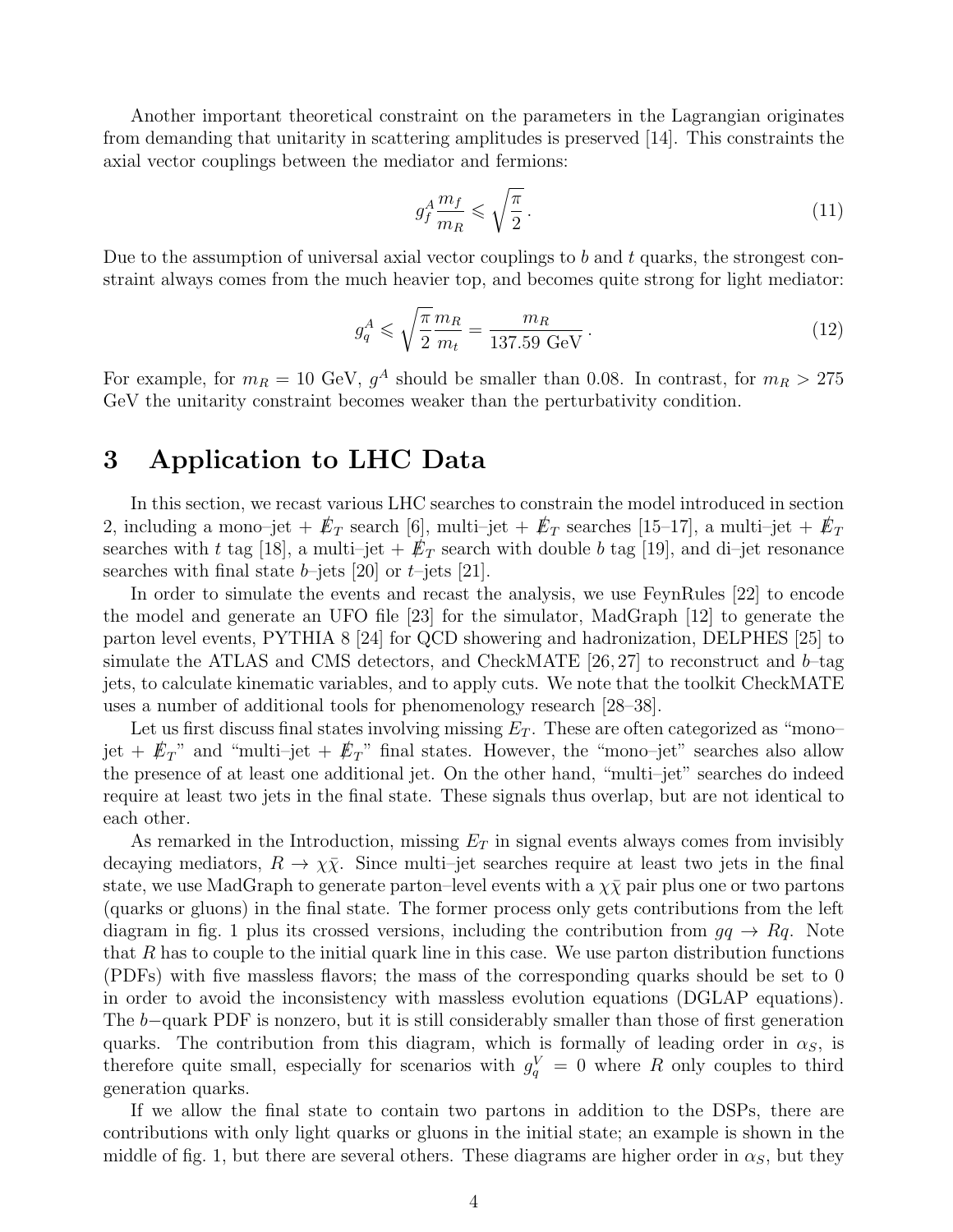receive contributions from initial states with much larger PDFs than those contributing to the first diagram. It is thus not clear a priori which of these contributions will be dominant for a given set of cuts.

There is one additional complication. At the parton level, events with one and two partons in the final state are clearly distinct. However, once we include QCD showering, which is handled automatically by PYTHIA, the distinction becomes less clear. In particular, a single parton event with an additional gluon from showering can no longer be distinguished from a certain two parton event without additional gluon. Naively adding contributions with one and two partons in the final state before showering can therefore lead to double counting. Similarly, if one of the final–state quarks shown in the middle diagram of fig. [1](#page-5-0) has small  $p_T$ , the diagram can be approximated by  $g \to q\bar{q}$  splitting followed by  $g\bar{q} \to R\bar{q}$  production. This contribution is already contained in the crossed version of the left diagram of fig. [1,](#page-5-0) via the scale–dependent PDF of  $q$ , so simply adding these diagrams again leads to double counting. MadGraph avoids both kinds of double counting by using the "MLM matching" algorithm [\[39\]](#page-14-1). Of course, showering can add more than one additional parton; indeed, we find significant rates for final states with up to four jets (having transverse energy  $E_T \geq 35$ GeV each).



<span id="page-5-0"></span>Figure 1: Examples of Feynman diagrams contributing to mono–jet +  $\not{E}_T$  (left), di–jet +  $\not{E}_T$ (center) and di–jet resonance (right) final states; in the former two cases it is assumed that the mediator  $R$  decays into two dark sector particles, which escape detection, whereas in the latter case  $R$  is assumed to decay into a quark antiquark pair. The diagram to the right is unique (with different initial states contributing), and the one on the left is unique up to crossing; however, many additional diagrams, with different combinations of partons in the initial and final states and different propagators, contribute to  $R+\text{di}-\text{jet}$  production.

Searches for final states leading to large missing  $E_T$  are typical cut–and–count analyses, where the final state is defined by cuts on the type and number of final state objects (in particular, leptons and jets with or without  $b-\text{tag}$  and on kinematic quantities (in particular, the transverse momenta or energies of the jets and the missing  $E_T$ ). The experiments themselves designed these cuts, and estimated the expected number of surviving SM background events. The comparison with the actually observed number of events after cuts then allows to derive upper bounds on the number of possible signal events. We pass our simulated signal events through CheckMATE, which applies the same cuts (including detector resolution effects), and compares the results with the upper bounds obtained by the experiments.

The second kind of search we consider are searches for di–jet resonances. The leading– order signal diagram is shown on the right in fig. [1.](#page-5-0) In this case the final state contains no partons besides the mediator R; for  $g_{q}^{V} = 0$ , only  $b\bar{b}$  initial states contribute, whereas for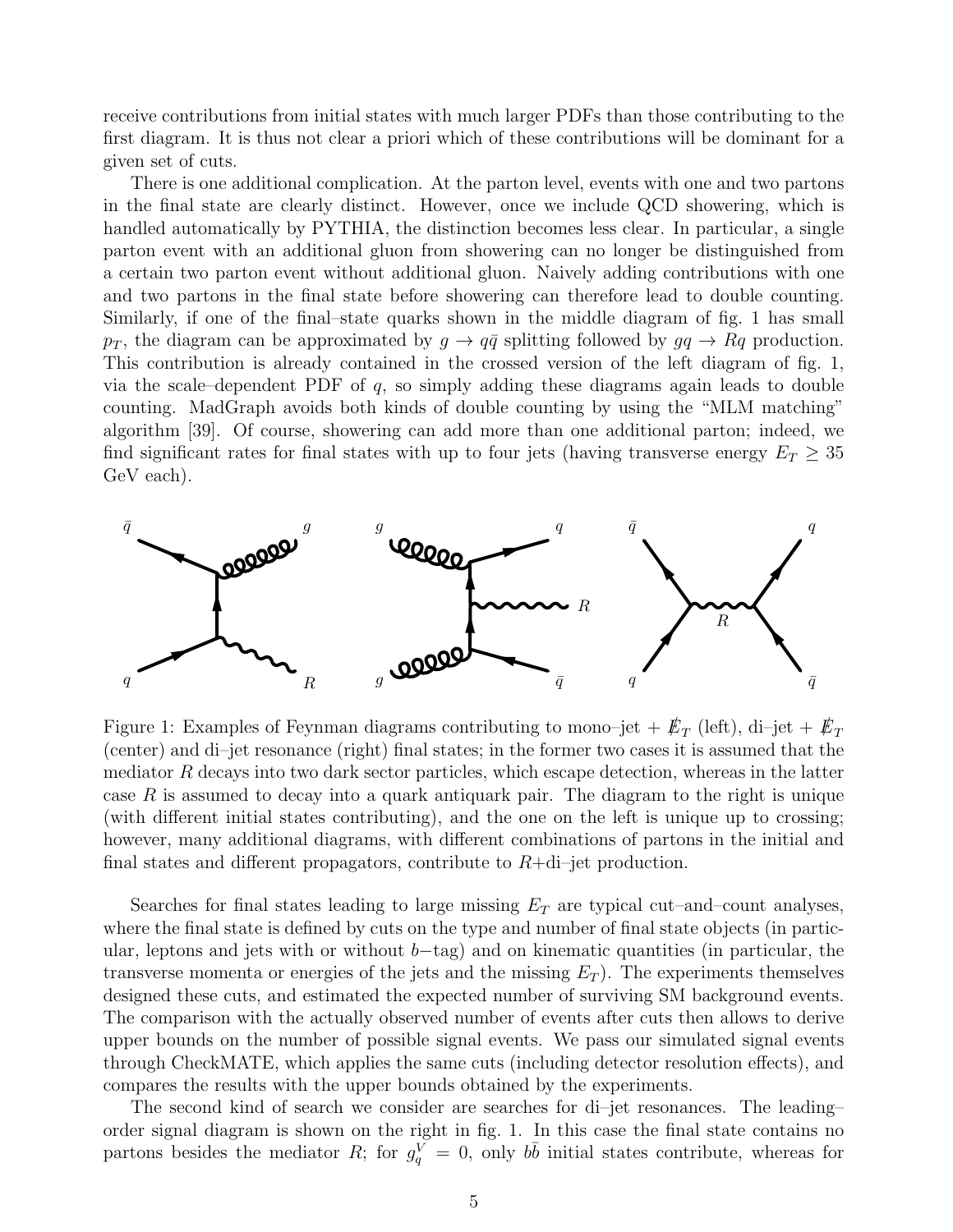non–vanishing vector couplings also  $s\bar{s}$  and  $c\bar{c}$  initial states contribute. Of course, the left and middle diagrams shown in fig. [1](#page-5-0) also contribute to this signal if R decays into a  $q\bar{q}$  pair. However, in this case one has to add two powers of  $\alpha<sub>S</sub>$  in order to access initial states including only light quarks or gluons. Moreover, if all final state transverse momenta are small, which maximizes the cross section, the contribution from the middle diagram is actually already included in the right diagram, via double  $g \to q\bar{q}$  splitting. The left and middle diagrams should therefore only be included in inclusive  $R$  production when a full NLO or even NNLO calculation is performed, which is beyond the scope of this work.

Note also that resonance searches are not cut–and–count analyses. The analyses still use a set of basic acceptance cuts, in this case on the (pseudo–)rapidities and transverse momenta of the two leading jets. The bound on resonance production is then obtained by fitting a smooth function to the di–jet invariance mass distribution, which is assumed to be dominated by backgrounds, and computing the limit on a possible additional contribution peaked at a certain value (basically, the mass of the resonance). The current version of CheckMATE does not include comparison with this kind of searches. However, CheckMATE does allow to estimate the efficiency with which our signal events pass the acceptance cuts. This allows to derive the constraints from resonance searches on our model, as follows.

The most sensitive di–jet resonance search we found is that of ref. [\[20\]](#page-12-12), which requires a double b−tag in the final state. This paper presents the resulting upper bounds for a couple of models. One of them is quite similar to ours, but assumes universal couplings to all quarks; this leads to a greatly enhanced resonance production cross section, and a somewhat reduced branching ratio into  $b\bar{b}$  pairs, compared to our model. The paper also gives the cut efficiency for the model with universal couplings. We, therefore, recast their cuts and compare the cut efficiencies of their model and our models in order to estimate the bound for our model through the following rescaling:

$$
\sigma_{\text{max, ours}} = \sigma_{\text{max,exp}} \cdot \frac{\epsilon_{\text{exp}}}{\epsilon_{\text{ours}}} \,. \tag{13}
$$

Here  $\sigma_{\text{max, ours}}$  is the largest allowed cross section for our model,  $\sigma_{\text{max, exp}}$  is the largest allowed cross section in the original experimental analysis,  $\epsilon_{\exp}$  is the selection efficiency of the model in the paper, and  $\epsilon_{\text{ours}}$  is the selection efficiency of our model.

Finally, we cannot easily reproduce the top tagging required in the di–top resonance search [\[21\]](#page-12-13). However, even if we assume  $100\%$  efficiency for the di-top tag, the resulting bound is much weaker than our recast of [\[20\]](#page-12-12) described in the previous paragraphs. We therefore do not show this bound in our summary plot.

The results of our analyses are summarized in fig. [2.](#page-7-0) The thin solid lines in the top–left corner show the bounds we derived [\[10\]](#page-12-3) from analyses of older ALEPH searches for four jet final states at the  $e^+e^-$  collider LEP; note that these bounds are valid for  $m_R < 2m_\chi$ . The solid straight line is the unitarity bound [\(12\)](#page-4-0) applied to the top mass; recall that it applies only to axial vector couplings. (Since top quarks could not be produced at the LEP collider, in [\[10\]](#page-12-3) we only considered the unitarity constraints involving  $m_b$  and  $m_{\chi}$ .)

The other results shown in fig. [2](#page-7-0) are new. The dashed curves show the bounds on the square of the coupling of R to quarks times the branching ratio for invisible R decays which we derived from the most sensitive jet(s) plus missing  $E_T$  searches, for pure axial vector couplings (red, upper curve) and pure vector couplings (green, lower curve); the right frame shows the corresponding bounds on the signal cross section, defined as the total cross section for the on–shell production of a mediator R times the invisible branching ratio of R. It is important to note that these constraints are only significant in our model if on–shell  $R \to \chi \bar{\chi}$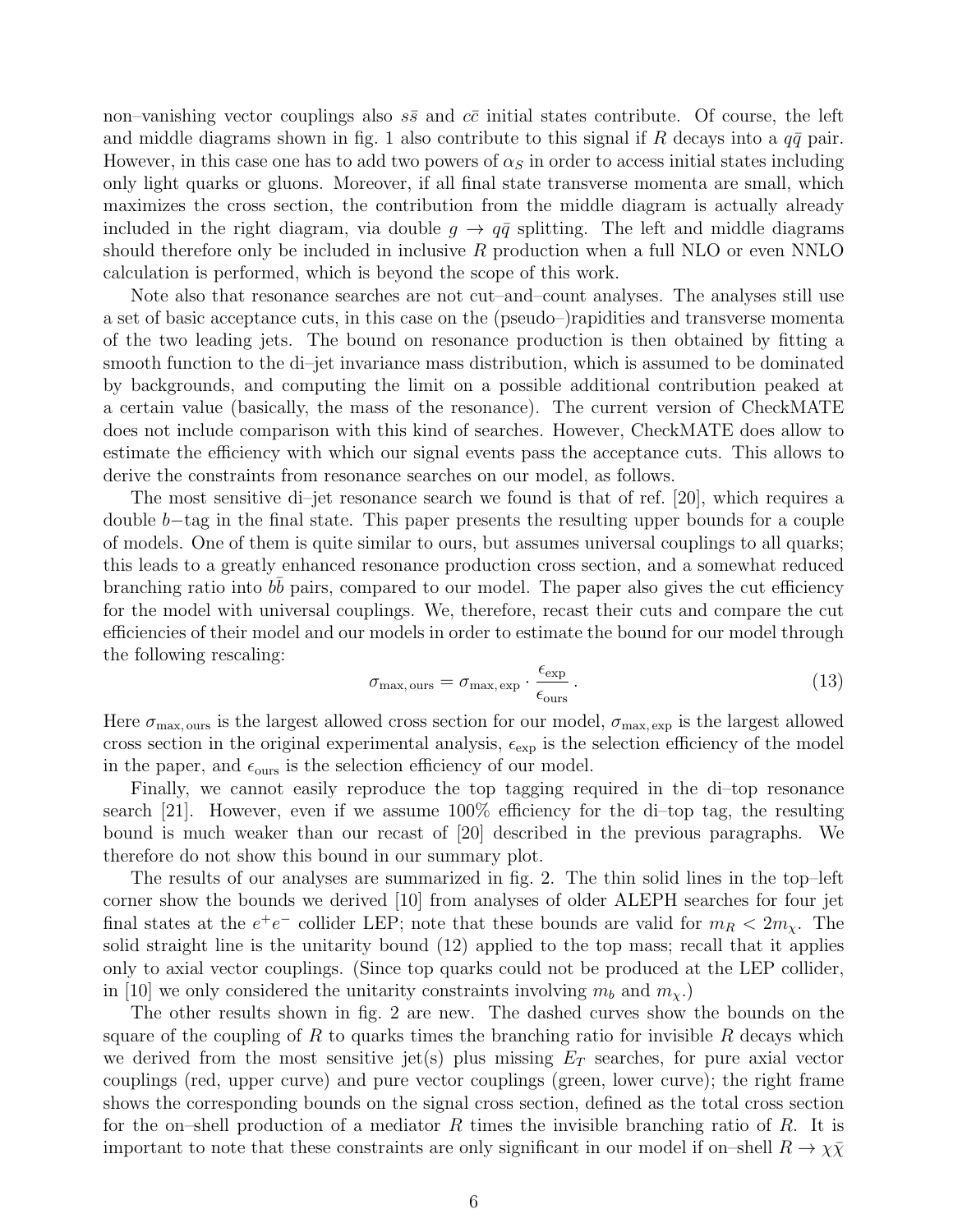

<span id="page-7-0"></span>Figure 2: The left frame shows the bound on the squared coupling of the mediator to quarks times the relevant branching ratio of the mediator that we derive by recasting various LHC bounds (dashed and dot–dashed curves). The lower solid curve shows the unitarity bound [\(12\)](#page-4-0) on the axial vector coupling, and the thin solid lines in the top–left corner show constraints from recast LEP constraints [\[10\]](#page-12-3) based on analyses by the ALEPH collaboration. For  $g^A = 0$ only vector couplings  $g_q^V$  are allowed with  $q = s, c, b, t$ , while for  $g^V = 0$  only axial vector couplings  $g_q^A$  are allowed with  $q = b, t$ . LHC missing  $E_T$  results are from the combination of mono–jet and multi–jet analyses. The right frame shows the upper bound on the total cross sections from the missing  $E_T$  analyses.

decays are allowed, i.e. they constrain a region of parameter space that is complementary to that analyzed in ref. [\[10\]](#page-12-3).

The dot–dashed curves in the left frame show the bounds on the square of the coupling of R to quarks times the branching ratio for  $R \to q\bar{q}$  decays that result from searches for di–jet resonances, again separately for pure axial vector couplings (purple, upper curve) and pure vector couplings (blue, lower curve). The relevant analysis by the ATLAS collaboration [\[20\]](#page-12-12) is sensitive only to  $m_R \geq 600$  GeV.

The difference between the constraints on vector and axial vector couplings is almost entirely due to the additional coupling to s and c quarks that we allow only for the former, as discussed in Sec. 2.1. In particular, we see that the constraint from the  $b\bar{b}$  resonance search is much stronger for the model with vector couplings.

In the left frame of Fig. [2](#page-7-0) the curves depicting the bounds from searches for final states containing  $E_T$  evidently lie below the ones showing bounds from di-jet resonance searches, except for the scenario with pure vector coupling at  $m_R \simeq 2 \text{ TeV}$ . However, this is somewhat misleading, since the dashed curves show bounds on  $g_q^2 \cdot Br(R \to \chi \bar{\chi})$ , while the dot-dashed curves shows bounds on  $g_q^2$  · [1 –  $Br(R \to \chi \bar{\chi})$ ]. For  $m_R \geq 1$  TeV the two sets of constraints on the coupling are actually comparable if  $Br(R \to \chi \bar{\chi}) \simeq 0.3$  (0.1), for pure vector (axial vector) coupling; for even smaller invisible branching ratio of R, the  $b\overline{b}$  resonance search imposes the stronger constraint in this large  $m_R$  region. We note that for  $m_R^2 \gg m_t^2$  and  $g_\chi = g_q$ , i.e. equal coupling of the mediator to the DSP and to heavy quarks, the invisible branching ratio of R is below  $1/7$  (1/13) for pure axial vector (vector) coupling, the difference being due to the different number of accessible  $q\bar{q}$  final states.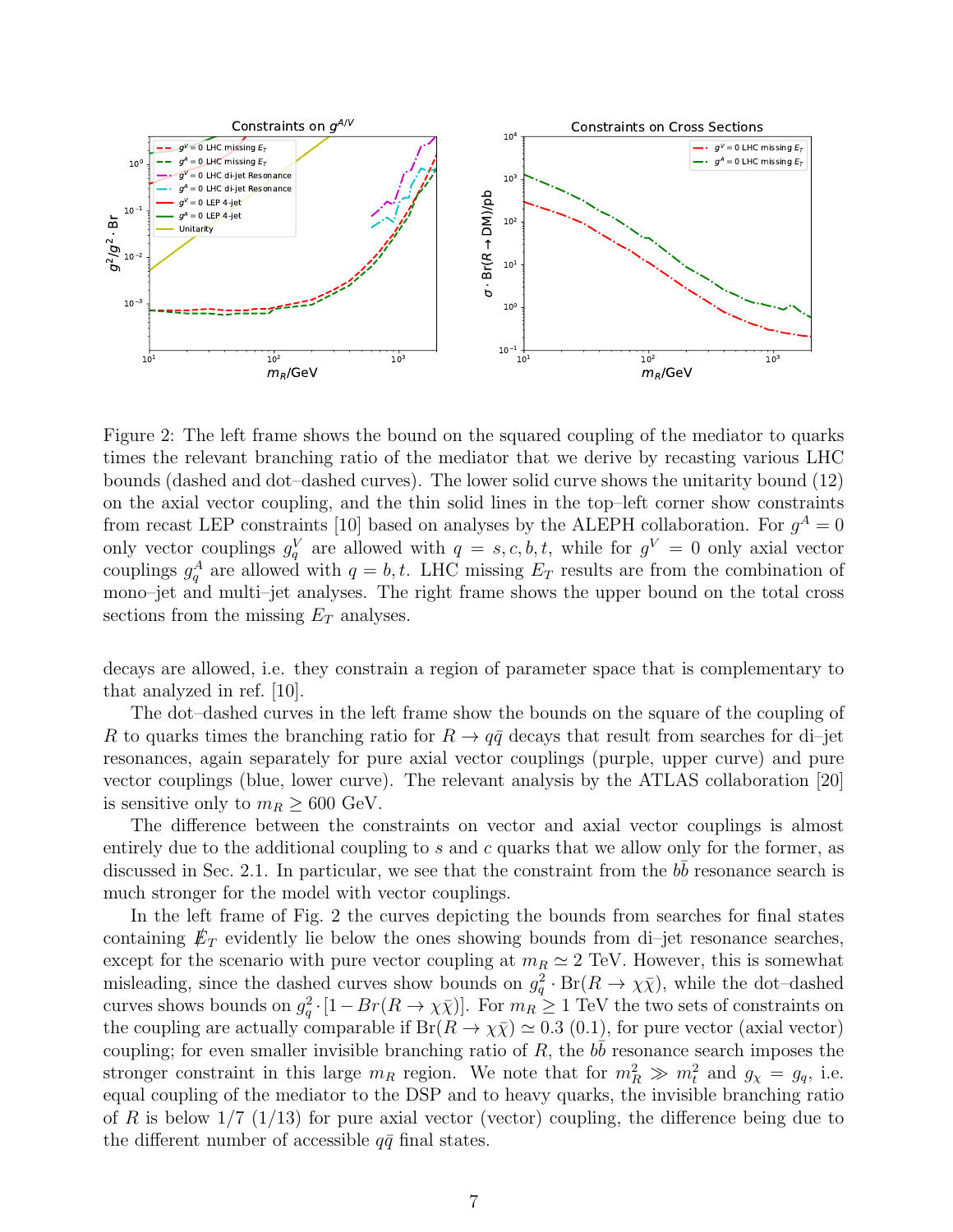Within the missing  $E_T$  searches the best bound on  $g_q^V$  for  $m_R < 1.4$  TeV is from ref. [\[19\]](#page-12-11), a double b tagged multi-jet +  $\not{E}_T$  analysis, while ref. [\[15\]](#page-12-8), a general multi-jet +  $\not{E}_T$  analysis, is the most sensitive one for  $m_R \geq 1.4$  TeV; this change of the most sensitive analysis explains the structure in the dark green curves at that  $m_R$ , which is most visible in the right frame. In contrast, the strongest bound on  $g_q^A$  is always from ref. [\[19\]](#page-12-11) with double b tag, which also determines the bound on the vector coupling for  $m_R < 1.4$  TeV. This explains why the bound on the coupling is actually very similar in both cases: the required double  $b$  tag means that the contribution from partonic events containing only s or c quarks, which only exists in the case of vector coupling, has very small efficiency, since the  $b$  tag requirement can only be satisfied though mistagging, or through additional b quarks produced in hard showering. As a result the bound on the total cross section, shown in the right frame, is much weaker for pure vector coupling, since the coupling to s and c quarks greatly increases the total cross section while contributing little to the most sensitive signal.

We also consider multi–jet analyses specially designed for final states containing two top quarks [\[16,](#page-12-14) [18\]](#page-12-10). However, the top–tag in [\[18\]](#page-12-10) is not easy to recast directly. We therefore, assume 100% efficiency to reach the most ideal bound. Unfortunately, even this ideal bound on  $g^2$  is 10 times weaker than that from the analysis which only requires a double b-tag. One reason is that both  $b\bar{b}$  and  $t\bar{t}$  final states may lead to b-tagged jets, while the selection rules specially designed for top jets exclude the  $b\bar{b}$  final state. Moreover, for our assumption of equal couplings the cross section for  $\bar{t}R$  production is considerably smaller than that for  $b\bar{b}R$ production.

As noted above, we also derived constraints on our model from mono–jet searches. The most sensitive analysis has been published in [\[6\]](#page-11-3), and does not require any flavor tagging. The resulting constraint on the vector coupling is only slightly weaker than that shown in Fig. [2,](#page-7-0) while the constraint on the axial vector coupling is not competitive. Since no flavor tagging is required, the large contribution from  $s$  or  $c$  quarks in the initial and final states has similar efficiency as contributions with  $b$  quarks, and greatly strengthens the limit on the vector coupling.

Before concluding this section, we comment on loop processes that allow  $gg$  initial states to contribute to our signals. The relevant Feynman diagrams are shown in Fig. [3.](#page-8-0) They involve two additional QCD vertices relative to the leading–order  $R+$  jet production channels, i.e. they are formally NNLO. Nevertheless the large gluon flux in the proton might lead to sizable contributions. We again use FeynRules and Madgraph to simulate these events at the parton level.



<span id="page-8-0"></span>Figure 3: Loop diagrams contributing to  $R+$ jet production from gluon fusion.

Note that the tree–level contributions we discussed so far are only sensitive to the abso-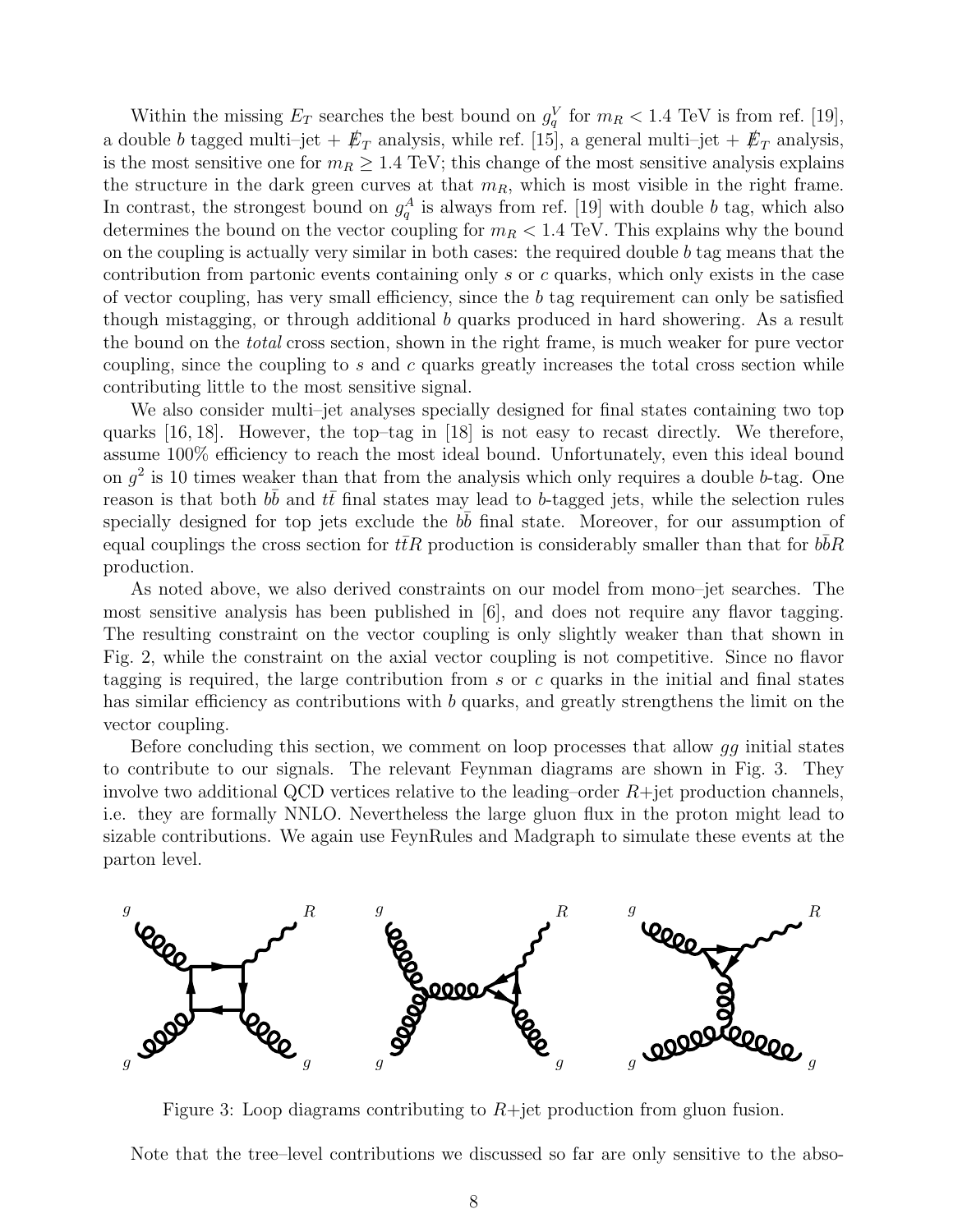lute value of the couplings of the mediator to quarks. In contrast, in the loop diagrams all quark flavors contribute coherently, so the relative signs between different  $Rq\bar{q}$  couplings are important.

Let us first consider pure vector couplings. Here our simplified model as written is well– behaved also at QCD one–loop level. We find that the loop contributions of Fig. [3](#page-8-0) only contribute at most 2% of the leading–order mono–jet signal if all  $g_q^V$  are set equal; this contribution is reduced by another factor of 5 if we instead take  $g_{s/b}^V = -g_{c/t}^V$ . In particular, there is no enhancement for small  $m_R$ ; instead, the cross section after cuts approaches a constant once  $m_R \ll p_{T,\text{cut}}$ . Recall also that in this case there are tree–level contributions involving the strange quark content of the proton, which is much larger than that of b quarks (although still considerably smaller than that of gluons). We can thus always safely neglect these loop contributions for non–zero vector couplings.

In contrast, in case of non–vanishing axial vector couplings our model with equal couplings of the mediator to all heavy quarks leads to a  $ggR$  anomaly, i.e. this version of our simplified model is not well-behaved at the 1-loop level. We therefore took  $g_b^A = -g_t^A$  in order to cancel this anomaly.

Moreover, the loop amplitude now receives a contribution that scales  $\propto 1/m_R$ . As a result, for  $m_R = 10$  GeV the loop contribution to the mono–jet cross section exceeds the tree–level contribution by about a factor of 20. We find that nevertheless the best bound still comes from the final state with two b−jets and missing  $E_T$ . Recall that here gg initial states are accessible already at tree–level. Since in the loop diagrams the external gluon has to be virtual, so that it can split into a  $b\bar{b}$  pair, the loop contribution is still NNLO relative to this tree–level contribution. Nevertheless the  $1/m_R$  enhancement, which is associated with heavy (i.e. top) quark loops, means that including the loop diagram with  $g_b^A = -g_t^A$  would tighten the upper limit on the squared coupling shown in Fig. [2](#page-7-0) at  $m_R = 10$  by about 40%. For  $m_R = 50 \text{ GeV}$ , however, the loop contribution only doubles the total mono–jet signal, and the final bound on the squared coupling from the di-b final state is improved by about  $3\%$ .

It should be clear that setting  $g_b^A = -g_t^A$  is only one solution to cancel the anomaly. Another possibility is to introduce a very heavy quark Q satisfying  $g_Q^A = -2g_b^A = -2g_t^A$ . This would lead to even larger loop contributions for small  $m<sub>R</sub>$ ; however, the unitarity bound [\(12\)](#page-4-0) would then also have to be applied to  $m_Q$ , and might even supersede the LHC constraint.

In sum, we conclude that for axial vector couplings loop corrections involving two–gluon initial states might moderately strengthen the LHC constraint for  $m_R < 50$  GeV, the exact result depending on the UV completion of the model. Note also that this source of loop corrections adds incoherently to the signal, i.e. it cannot weaken the bounds presented in Fig. [2.](#page-7-0) We therefore believe that this Figure, which is independent of the UV completion, is a better representation of the LHC constraints on our model.

# <span id="page-9-0"></span>4 Conclusions

In this study, we discuss a model containing a Dirac fermion  $\chi$  as dark matter candidate as well as a spin−1 mediator R. We assume that R has vanishing couplings to first generation quarks and vanishing axial vector coupling to second generation quarks, thereby easily satisfying constraints from direct dark matter searches. By assuming vanishing couplings to leptons the otherwise most sensitive LHC searches, based on analyses of  $\ell^+\ell^-$  final states where  $\ell$  stands for a charged lepton, are evaded as well. Due to the vanishing couplings to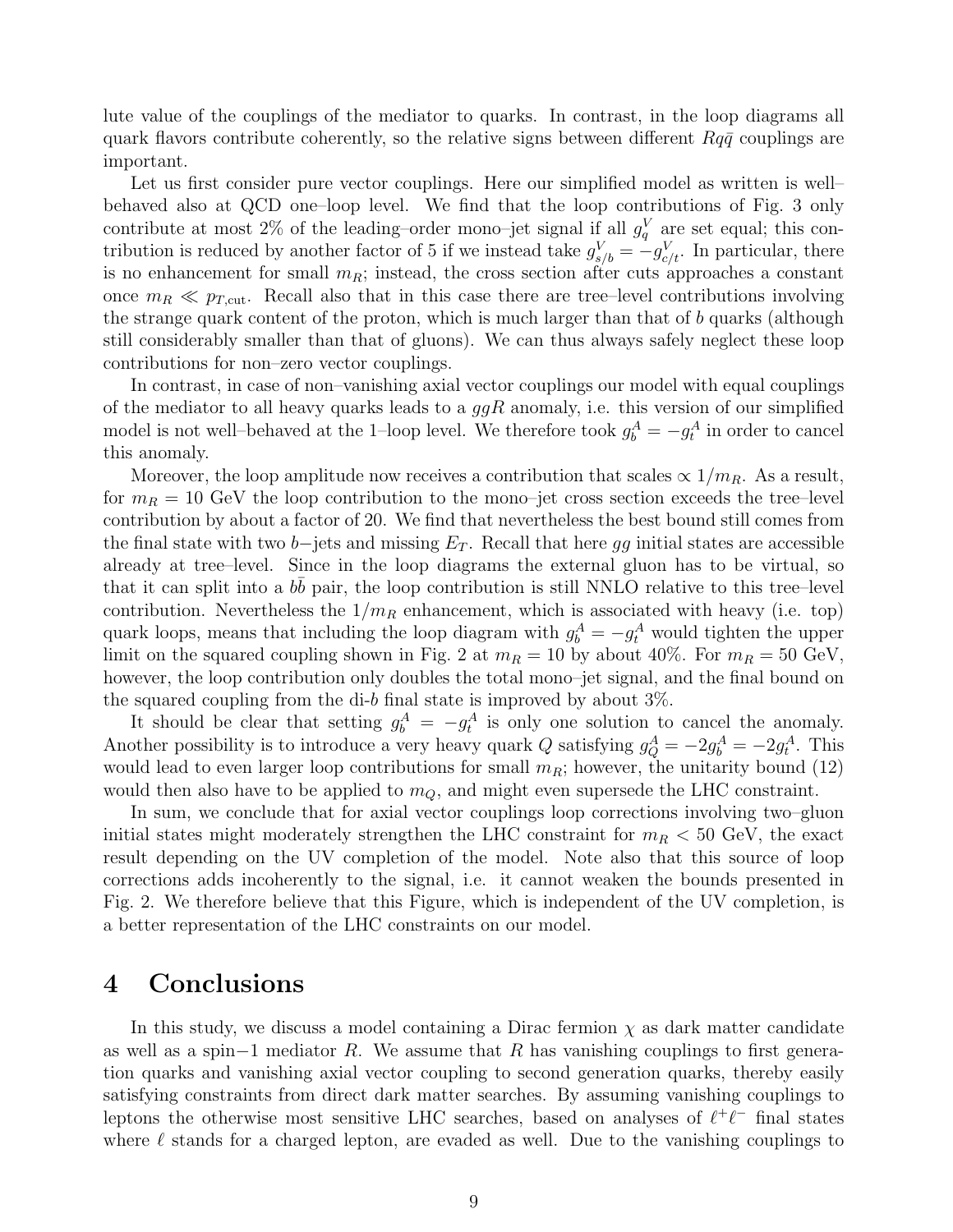light quarks, and hence to all valence quarks in the proton, the  $R$  production rate at the LHC is considerably smaller than for the more commonly considered scenarios with (essentially) universal couplings to all quarks.

Nevertheless LHC data impose quite strong constraints on the model if the branching ratio for invisible R decays is sizable, which requires  $m_R > 2m_\chi$ . The best LHC bound then always comes from searches for final states containing jets plus missing  $E_T$ . Our CheckMATE–based recast of these analyses leads to an upper bound on the product of the squared coupling and the invisible branching ratio of R of  $10^{-3}$  for  $m_R \leq 200$  GeV. This weakens to 0.01 (1) for  $m_R = 600$  GeV (2 TeV), see Fig. [2.](#page-7-0) Searches for invisibly decaying mediators have traditionally been framed as "mono–jet" searches (which allow additional jets in the final state, as mentioned above), and have been interpreted assuming equal (vector or axial vector) couplings to all quarks [\[5,](#page-11-2)[6\]](#page-11-3). For pure axial vector couplings these bounds are actually weaker than ours if  $m_R \leq 600$  GeV. Since the signal need only contain a single hard jet, and no b−tagging is used, one needs a very strong cut on the missing  $E_T$  to suppress the background; for  $m_R \lesssim 1$  TeV this leads to a much worse cut efficiency than the most sensitive analysis we use, which requires two tagged b–jets plus missing  $E_T$ . For  $m_R \lesssim 600$  GeV this search may thus also impose tighter bounds on the model with universal couplings. Nevertheless the bound on  $g_q^2$  times the invisible branching ratio from mono-jet searches in the model with universal coupling becomes significantly stronger than ours for larger  $m_R$ , by about one order of magnitude for  $m_R = 1.5$  TeV.

For  $m_R \geq 0.6$  TeV roughly comparable bounds on the product of the squared coupling and the branching ratio of R into  $q\bar{q}$  quarks can be derived from an ATLAS search for  $b\bar{b}$ resonances. Searches for generic di–jet or  $tt$  resonances yield much weaker constraints on our model. Generic di–jet resonance searches at the 13 TeV LHC become sensitive only at a resonance mass above 1.5 TeV or so. The resulting bounds on mediators with unsuppressed couplings to valence quarks are quite strong. For example, for  $m_R = 1.5$  TeV the ATLAS analysis [\[7\]](#page-12-0) gives a bound on the squared universal coupling to quarks in a leptophobic model that is about two orders of magnitude stronger than our bound from  $b\bar{b}$  resonant searches in the model with vector couplings, which in turn is a factor of about 3 stronger than the analogous bound in the model with axial vector couplings.

We thus see that both in the missing  $E_T$  and in the resonance searches switching off the couplings to first generation quarks greatly weakens the limits on the couplings for  $m_R > 1$ TeV, less so for smaller mediator masses.

Since the energy scale of these reactions (e.g. the missing  $E_T$ , or  $m_R$  in the resonance searches) is much larger than the masses of the relevant quarks, the matrix elements for vector and axial vector couplings are almost the same. Unless  $m_R \gg m_\chi$  for equal coupling strengths the branching ratio for invisible  $R \to \chi \bar{\chi}$  decays will be larger for pure vector coupling than for pure axial vector coupling; however, this effect is absorbed by interpreting the relevant constraints as upper bounds on the product of the squared coupling times the invisible branching ratio, as we did in the above discussion.

LHC searches lose sensitivity to our model if  $m_R > 2$  TeV, or if  $m_R < 0.6$  TeV and  $m_R < 2m_\chi$ . Probing significantly higher values of  $m_R$  would require higher center–of–mass energies; since all relevant searches are background–limited, increasing the luminosity will increase the reach only slowly. If on–shell  $R \to \chi \bar{\chi}$  decays are not possible, missing  $E_T$  searches at the LHC are essentially hopeless in our model. The reason is that in this case a signal which is of second order in the couplings of the mediator has to compete with SM signals that are first order in electroweak couplings, in particular the production of  $Z$  and  $W$  bosons which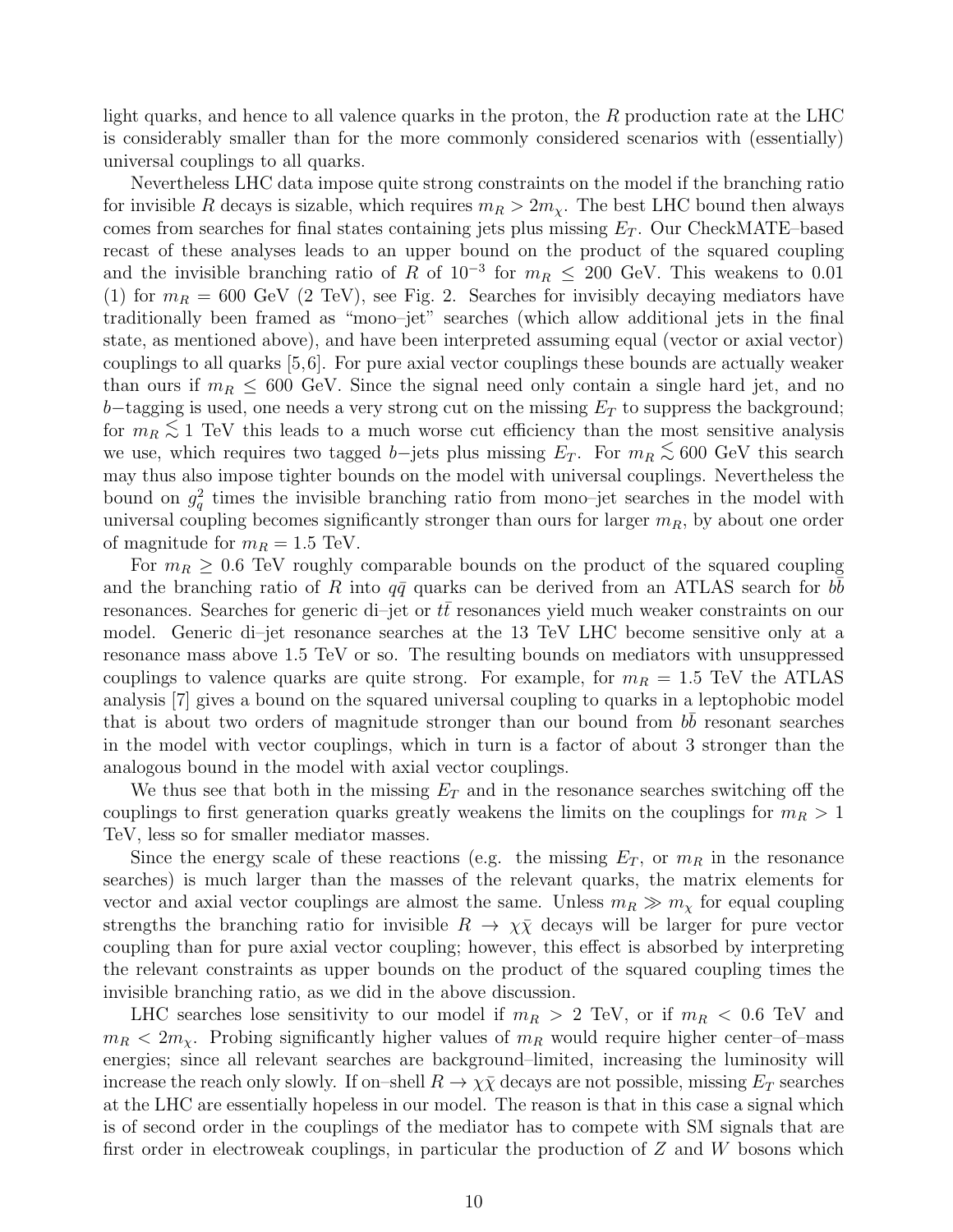decay into neutrinos.\* For  $m_R < 70$  GeV the old LEP experiments have some sensitivity, but the resulting bound is not very strong [\[10\]](#page-12-3). Straightforward di–jet resonance searches at the LHC are not possible for  $m_R$  much below 0.6 TeV, since the trigger rate would be too high. One might consider previous hadron colliders, in particular the Tevatron. However, these earlier colliders were  $p\bar{p}$  colliders, where the  $b\bar{b}$  background includes contributions where both initial–state quarks are valence quarks; recall that in our model the signal does not receive contributions from such initial states.

A probably more promising approach is to consider final states containing an additional hard "tagging jet" besides the mediator R. Both ATLAS [\[40\]](#page-14-2) and CMS [\[41\]](#page-14-3) have presented bounds on rather light di–jet resonances using this trick, which is also employed in the "mono– jet" searches. Unfortunately these searches are currently not easy to recast, since they use "fat jet" substructure techniques. In any case, in order to gain sensitivity to our model this technique would probably have to be combined with b−tagging, which proved crucial for deriving useful constraints from di-jet resonance searches at  $m_R > 600$  GeV. An analysis of this kind should be able to probe deep into the parameter space with  $m_R < 600$  GeV and  $m_R < 2m_\chi$ .

### ACKNOWLEDGEMENTS

This work was partially supported by the by the German ministry for scientific research (BMBF).

# References

- <span id="page-11-0"></span>[1] Vardan Khachatryan et al. Search for heavy resonances decaying to tau lepton pairs in variant Knachatryan et al. Search for heavy resonances decay<br>proton-proton collisions at  $\sqrt{s} = 13$  TeV. *JHEP*, 02:048, 2017.
- [2] Morad Aaboud et al. Search for new high-mass phenomena in the dilepton final state widid Aaboud et al. Search for hew ingn-mass phenomena in the different man state<br>using 36 fb<sup>???1</sup> of proton-proton collision data at  $\sqrt{s} = 13$  TeV with the ATLAS detector. JHEP, 10:182, 2017.
- [3] Morad Aaboud et al. Search for additional heavy neutral Higgs and gauge bosons in the Morad Aaboud et al. Search for additional heavy heutral Higgs and gauge bosons in the ditau final state produced in 36 fb<sup>???1</sup> of pp collisions at  $\sqrt{s} = 13$  TeV with the ATLAS detector. JHEP, 01:055, 2018.
- <span id="page-11-1"></span>[4] Albert M Sirunyan et al. Search for high-mass resonances in dilepton final states in About M Shunyan et al. Search for mgn-mass resonances is<br>proton-proton collisions at  $\sqrt{s} = 13$  TeV. *JHEP*, 06:120, 2018.
- <span id="page-11-2"></span>[5] Albert M Sirunyan et al. Search for dark matter produced with an energetic jet or a About M Shunyan et al. Search for dark matter produced with an energy hadronically decaying W or Z boson at  $\sqrt{s} = 13$  TeV. *JHEP*, 07:014, 2017.
- <span id="page-11-3"></span>[6] Morad Aaboud et al. Search for dark matter and other new phenomena in events with an energetic jet and large missing transverse momentum using the ATLAS detector. *JHEP*, 01:126, 2018.

<span id="page-11-4"></span><sup>∗</sup> In case of universal couplings to all quarks the "mono–jet" analyses [\[5,](#page-11-2) [6\]](#page-11-3) do exclude a small region of parameter space with  $m_R/2 < m_\chi \lesssim 200$  GeV for a vector mediator, but not for an axial vector mediator.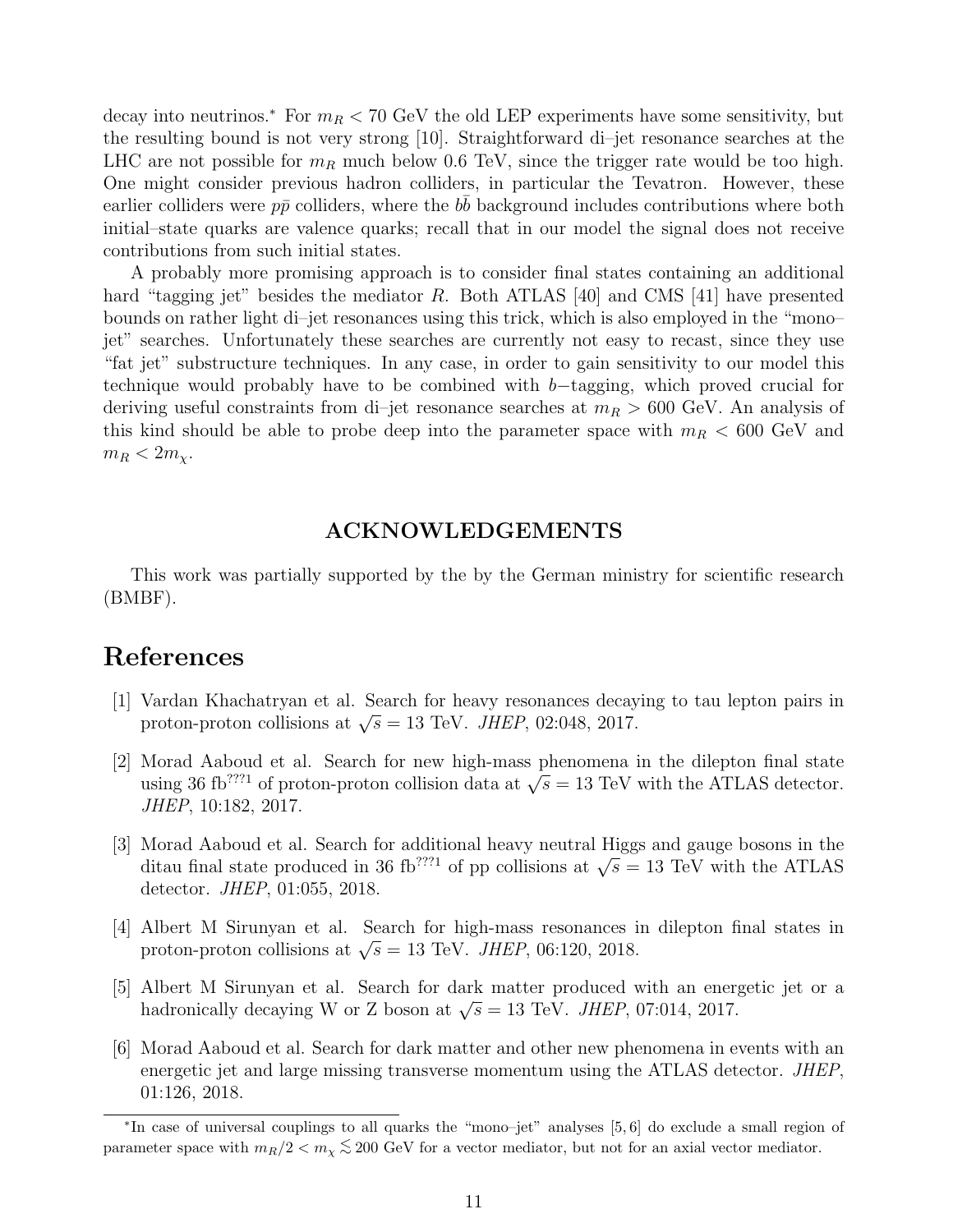- <span id="page-12-0"></span>[7] Morad Aaboud et al. Search for new phenomena in dijet events using 37 fb<sup>-1</sup> of pp collision with an Aaboud et al. Search for hew phenomena in difference using 37 to  $\sim$  or  $pp$  consions data collected at  $\sqrt{s}$  =13 TeV with the ATLAS detector. *Phys. Rev.*, D96(5):052004, 2017.
- <span id="page-12-1"></span>[8] Albert M Sirunyan et al. Search for dijet resonances in proton-proton collisions at  $\sqrt{s}$  $= 13$  TeV and constraints on dark matter and other models. *Phys. Lett.*, B769:520–542, 2017. [Erratum: Phys. Lett.B772,882(2017)].
- <span id="page-12-2"></span>[9] Mads T. Frandsen, Felix Kahlhoefer, Anthony Preston, Subir Sarkar, and Kai Schmidt-Hoberg. LHC and Tevatron Bounds on the Dark Matter Direct Detection Cross-Section for Vector Mediators. JHEP, 07:123, 2012.
- <span id="page-12-3"></span>[10] Manuel Drees and Zhongyi Zhang. Constraints on a Light Leptophobic Mediator from LEP Data. JHEP, 08:194, 2018.
- <span id="page-12-4"></span>[11] John R. Ellis and Ricardo A. Flores. Elastic supersymmetric relic - nucleus scattering revisited. Phys. Lett., B263:259–266, 1991.
- <span id="page-12-5"></span>[12] Johan Alwall, Michel Herquet, Fabio Maltoni, Olivier Mattelaer, and Tim Stelzer. Madgraph 5: going beyond. Journal of High Energy Physics, 2011(6):1–40, 2011.
- <span id="page-12-6"></span>[13] C. Patrignani et al. Review of Particle Physics. Chin. Phys., C40(10):100001, 2016.
- <span id="page-12-7"></span>[14] Felix Kahlhoefer, Kai Schmidt-Hoberg, Thomas Schwetz, and Stefan Vogl. Implications of unitarity and gauge invariance for simplified dark matter models. JHEP, 02:016, 2016.
- <span id="page-12-8"></span>[15] Morad Aaboud et al. Search for squarks and gluinos in final states with jets and missing transverse momentum using 36 fb  $^{-1}$  of  $\sqrt{s} = 13$  TeV pp collision data with the ATLAS detector. Phys. Rev., D97(11):112001, 2018.
- <span id="page-12-14"></span>[16] Morad Aaboud et al. Search for a scalar partner of the top quark in the jets plus missing transverse momentum final state at  $\sqrt{s}$ =13 TeV with the ATLAS detector. *JHEP*, 12:085, 2017.
- <span id="page-12-9"></span>[17] The ATLAS collaboration. Search for squarks and gluinos in events with an isolated The ATLAS conaboration. Search for squarks and gruinos in events with an isolated lepton, jets and missing transverse momentum at  $\sqrt{s} = 13 \text{ TeV}$  with the ATLAS detector. 2016.
- <span id="page-12-10"></span>[18] Morad Aaboud et al. Search for large missing transverse momentum in association with with a search for large missing transverse momentum in association with one top-quark in proton-proton collisions at  $\sqrt{s} = 13$  TeV with the ATLAS detector. JHEP, 05:041, 2019.
- <span id="page-12-11"></span>[19] Morad Aaboud et al. Search for supersymmetry in events with b-tagged jets and missing with a resolution of supersymmetry in events with  $\sigma$ -tagged jets and infissing transverse momentum in  $pp$  collisions at  $\sqrt{s} = 13$  TeV with the ATLAS detector. *JHEP*, 11:195, 2017.
- <span id="page-12-12"></span>[20] Morad Aaboud et al. Search for resonances in the mass distribution of jet pairs with one or two jets identified as b-jets in proton-proton collisions at  $\sqrt{s} = 13$  TeV with the ATLAS detector. Phys. Rev., D98:032016, 2018.
- <span id="page-12-13"></span>[21] Albert M Sirunyan et al. Search for  $t\bar{t}$  resonances in highly boosted lepton+jets and fully About M Shunyan et al. Search for the resonances in inginy boosted repton+jets and full-<br>hadronic final states in proton-proton collisions at  $\sqrt{s} = 13$  TeV. *JHEP*, 07:001, 2017.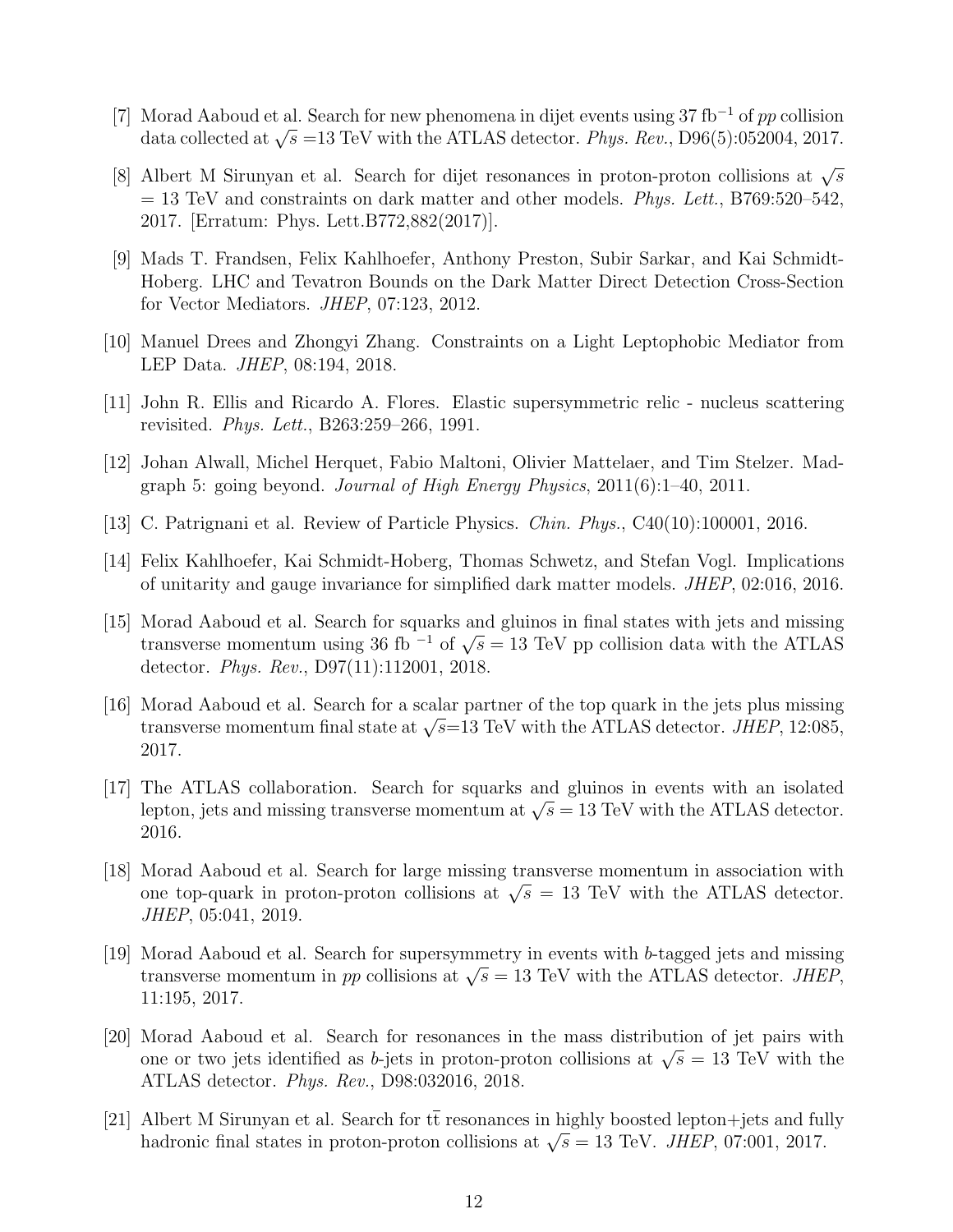- <span id="page-13-0"></span>[22] Adam Alloul, Neil D. Christensen, Céline Degrande, Claude Duhr, and Benjamin Fuks. FeynRules 2.0 - A complete toolbox for tree-level phenomenology. Comput. Phys. Commun., 185:2250–2300, 2014.
- <span id="page-13-1"></span>[23] Céline Degrande, Claude Duhr, Benjamin Fuks, David Grellscheid, Olivier Mattelaer, and Thomas Reiter. UFO - The Universal FeynRules Output. Comput. Phys. Commun., 183:1201–1214, 2012.
- <span id="page-13-2"></span>[24] Torbjörn Sjöstrand, Stefan Ask, Jesper R Christiansen, Richard Corke, Nishita Desai, Philip Ilten, Stephen Mrenna, Stefan Prestel, Christine O Rasmussen, and Peter Z Skands. An introduction to pythia 8.2. Computer Physics Communications, 191:159–177, 2015.
- <span id="page-13-3"></span>[25] J. de Favereau, C. Delaere, P. Demin, A. Giammanco, V. Lemaˆıtre, A. Mertens, and M. Selvaggi. DELPHES 3, A modular framework for fast simulation of a generic collider experiment. JHEP, 02:057, 2014.
- <span id="page-13-4"></span>[26] Manuel Drees, Herbi Dreiner, Daniel Schmeier, Jamie Tattersall, and Jong Soo Kim. CheckMATE: Confronting your Favourite New Physics Model with LHC Data. Comput. Phys. Commun., 187:227–265, 2015.
- <span id="page-13-5"></span>[27] Daniel Dercks, Nishita Desai, Jong Soo Kim, Krzysztof Rolbiecki, Jamie Tattersall, and Torsten Weber. CheckMATE 2: From the model to the limit. Comput. Phys. Commun., 221:383–418, 2017.
- <span id="page-13-6"></span>[28] Matteo Cacciari, Gavin P. Salam, and Gregory Soyez. FastJet User Manual. Eur. Phys. J., C72:1896, 2012.
- [29] Matteo Cacciari and Gavin P. Salam. Dispelling the  $N^3$  myth for the  $k_t$  jet-finder. Phys. Lett., B641:57–61, 2006.
- [30] Matteo Cacciari, Gavin P. Salam, and Gregory Soyez. The anti- $k_t$  jet clustering algorithm. JHEP, 04:063, 2008.
- [31] Alexander L. Read. Presentation of search results: The CL(s) technique. J. Phys., G28:2693–2704, 2002.
- [32] C. G. Lester and D. J. Summers. Measuring masses of semiinvisibly decaying particles pair produced at hadron colliders. Phys. Lett., B463:99–103, 1999.
- [33] Alan Barr, Christopher Lester, and P. Stephens. m(T2): The Truth behind the glamour. J. Phys., G29:2343–2363, 2003.
- [34] Hsin-Chia Cheng and Zhenyu Han. Minimal Kinematic Constraints and m(T2). JHEP, 12:063, 2008.
- [35] Yang Bai, Hsin-Chia Cheng, Jason Gallicchio, and Jiayin Gu. Stop the Top Background of the Stop Search. JHEP, 07:110, 2012.
- [36] Daniel R. Tovey. On measuring the masses of pair-produced semi-invisibly decaying particles at hadron colliders. JHEP, 04:034, 2008.